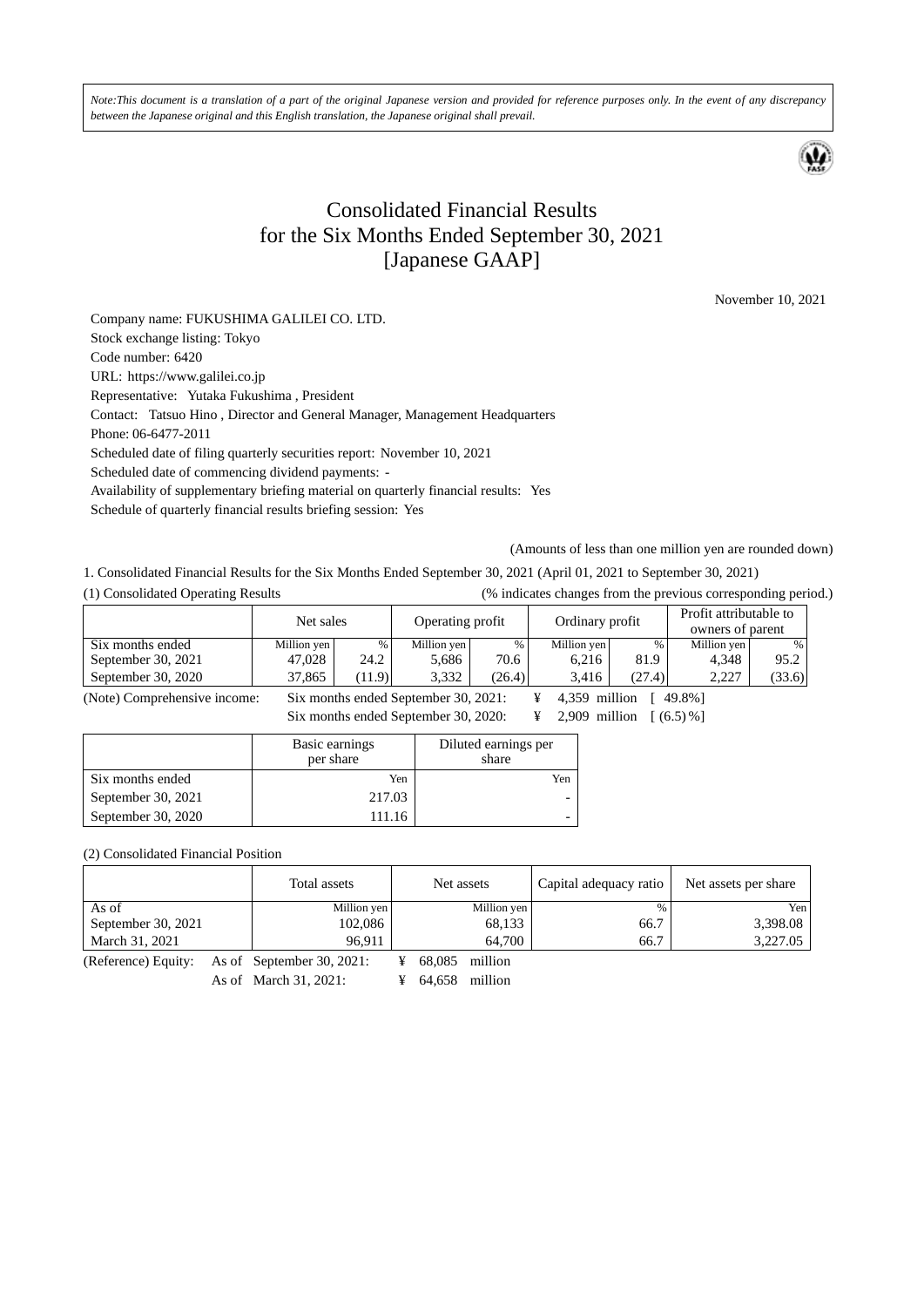#### 2. Dividends

|                                                 | Annual dividends         |                    |                          |          |       |
|-------------------------------------------------|--------------------------|--------------------|--------------------------|----------|-------|
|                                                 | 1st<br>quarter-end       | 2nd<br>quarter-end | 3rd<br>quarter-end       | Year-end | Total |
|                                                 | Yen                      | Yen                | Yen                      | Yen      | Yen   |
| Fiscal year ended March 31, 2021                |                          | 0.00               |                          |          |       |
| Fiscal year ending March 31, 2022               | $\overline{\phantom{0}}$ | 0.00               |                          |          |       |
| Fiscal year ending March 31, 2022<br>(Forecast) |                          |                    | $\overline{\phantom{0}}$ | 53.00    | 53.00 |

(Note) Revision to the forecast for dividends announced most recently: No

(Note) Breakdown of the 2nd quarter dividend for the fiscal year ending March 31, 2022 :

| Commemorative dividend | yen |
|------------------------|-----|
| Special dividend       | yen |

3. Consolidated Financial Results Forecast for the Fiscal Year Ending March 31, 2022(April 01, 2021 to March 31, 2022)

(% indicates changes from the previous corresponding period.)

|           | Net sales   |               | Operating profit |      | Ordinary profit |              | owners of parent |      | Profit attributable to   Basic earnings  <br>per share |
|-----------|-------------|---------------|------------------|------|-----------------|--------------|------------------|------|--------------------------------------------------------|
|           | Million ven | $\%$          | Million ven      | $\%$ | Million ven     | %            | Million ven      | $\%$ | Yen                                                    |
| Full year | 92.755      | 125<br>ن که ۱ | 9.966            | 23.7 | 10.570          | າາ າ<br>44.L | 7.590            | 20.5 | 378.86                                                 |

(Note) Revision to the financial results forecast announced most recently: Yes

\* Notes:

(1) Changes in significant subsidiaries during the six months ended September 30, 2021

(changes in specified subsidiaries resulting in changes in scope of consolidation): No

| New        | (Company name: |  |
|------------|----------------|--|
| Exclusion: | (Company name: |  |

(2) Accounting policies adopted specially for the preparation of quarterly consolidated financial statements: No

(3) Changes in accounting policies, changes in accounting estimates and retrospective restatement

1) Changes in accounting policies due to the revision of accounting standards: Yes

2) Changes in accounting policies other than 1) above: No

3) Changes in accounting estimates: No

4) Retrospective restatement: No

(4) Total number of issued shares (common shares)

1) Total number of issued shares at the end of the period (including treasury shares):

| September 30, 2021: | 22,066,160 shares |  |
|---------------------|-------------------|--|
| March 31, 2021:     | 22,066,160 shares |  |

2) Total number of treasury shares at the end of the period:

September 30, 2021: 2,029,840 shares March 31, 2021: 2,029,795 shares

| 3) Average number of shares during the period: |                   |  |
|------------------------------------------------|-------------------|--|
| Six months ended September 30, 2021:           | 20,036,353 shares |  |
| Six months ended September 30, 2020:           | 20,036,461 shares |  |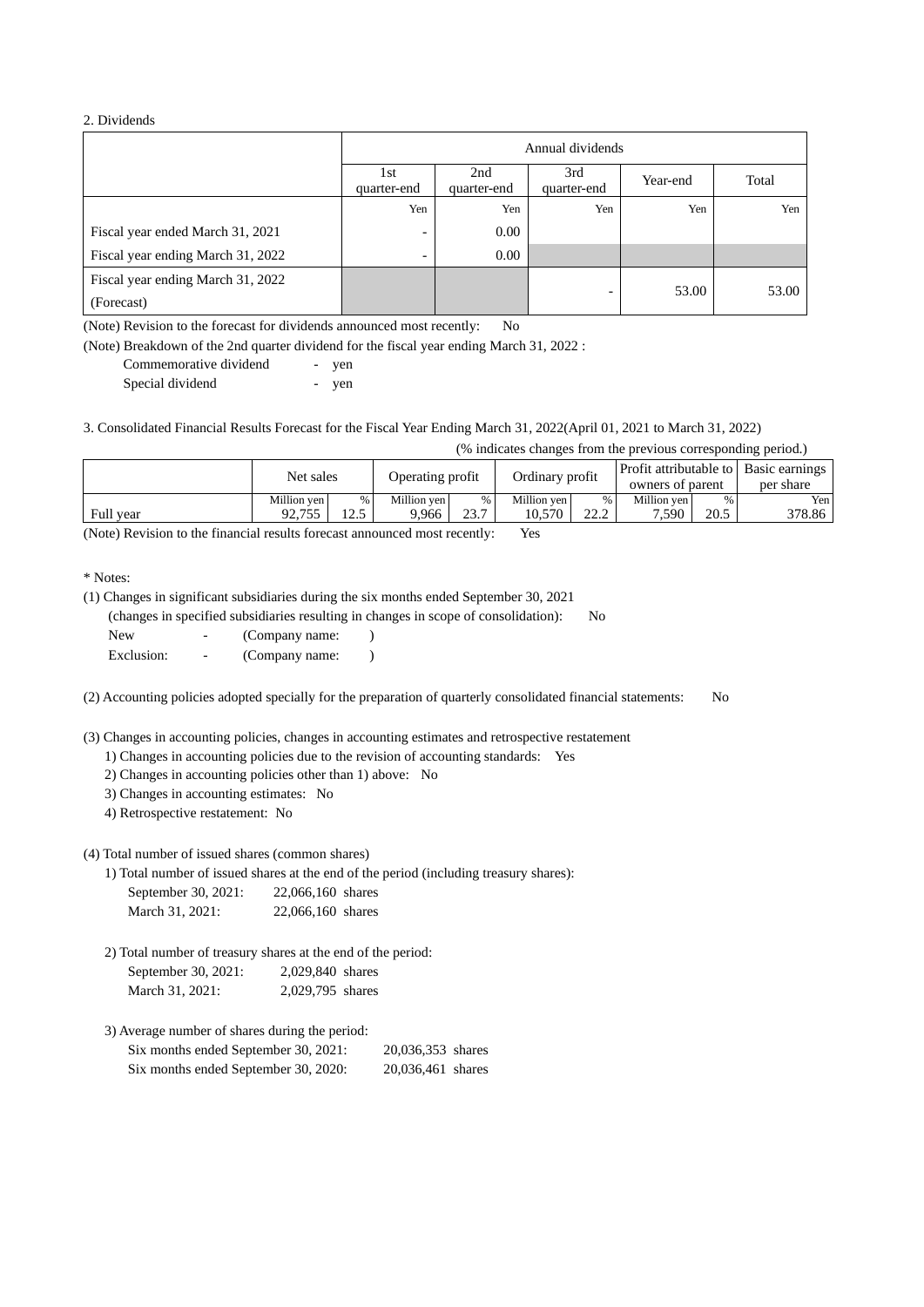# Quarterly Consolidated Financial Statements

Quarterly Consolidated Balance Sheets

|                                                                         |                     | (Million yen)           |
|-------------------------------------------------------------------------|---------------------|-------------------------|
|                                                                         | As of March 31,2021 | As of September 30,2021 |
| Assets                                                                  |                     |                         |
| Current assets                                                          |                     |                         |
| Cash and deposits                                                       | 39,918              | 44,195                  |
| Notes and accounts receivable - trade                                   | 17,963              |                         |
| Notes and accounts receivable - trade, and contract<br>assets           |                     | 17,642                  |
| Electronically recorded monetary claims -<br>operating                  | 2,718               | 3,409                   |
| Merchandise and finished goods                                          | 2,232               | 2,516                   |
| Work in process                                                         | 1,515               | 1,626                   |
| Raw materials and supplies                                              | 2,250               | 2,369                   |
| Other                                                                   | 1,619               | 1,102                   |
| Allowance for doubtful accounts                                         | (1,132)             | (1,062)                 |
| Total current assets                                                    | 67,085              | 71,799                  |
| Non-current assets                                                      |                     |                         |
| Property, plant and equipment                                           |                     |                         |
| Buildings and structures, net                                           | 8,357               | 8,499                   |
| Machinery, equipment and vehicles, net                                  | 1,317               | 1,414                   |
| Land                                                                    | 7,086               | 7,084                   |
| Other, net                                                              | 861                 | 665                     |
| Total property, plant and equipment                                     | 17,623              | 17,664                  |
| Intangible assets                                                       | 365                 | 460                     |
| Investments and other assets                                            |                     |                         |
| Investment securities                                                   | 8,145               | 8,394                   |
| Deferred tax assets                                                     |                     | 61                      |
| Retirement benefit asset                                                | 180                 | 157                     |
| Other                                                                   | 3,586               | 3,641                   |
| Allowance for doubtful accounts                                         | (74)                | (94)                    |
| Total investments and other assets                                      | 11,836              | 12,161                  |
| Total non-current assets                                                | 29,825              | 30,286                  |
| Total assets                                                            | 96,911              | 102,086                 |
| Liabilities                                                             |                     |                         |
| <b>Current liabilities</b>                                              |                     |                         |
| Notes and accounts payable - trade                                      | 20,835              | 22,991                  |
| Income taxes payable                                                    | 1,817               | 1,999                   |
| Provision for bonuses                                                   | 1,787               | 2,009                   |
| Provision for product warranties                                        | 367                 | 401                     |
| Provision for loss on construction contracts                            | 87                  | 87                      |
| Other                                                                   | 5,663               | 4,685                   |
| Total current liabilities                                               | 30,559              | 32,175                  |
| Non-current liabilities                                                 |                     |                         |
| Deferred tax liabilities                                                | 64                  | 14                      |
| Provision for retirement benefits for directors (and<br>other officers) | 1,160               | 1,192                   |
| Provision for contingent loss                                           | 215                 | 358                     |
| Retirement benefit liability                                            | 116                 | 117                     |
| Asset retirement obligations                                            | 81                  | 81                      |
| Other                                                                   | 12                  | 12                      |
| Total non-current liabilities                                           | 1,651               | 1,777                   |
| <b>Total liabilities</b>                                                | 32,211              | 33,952                  |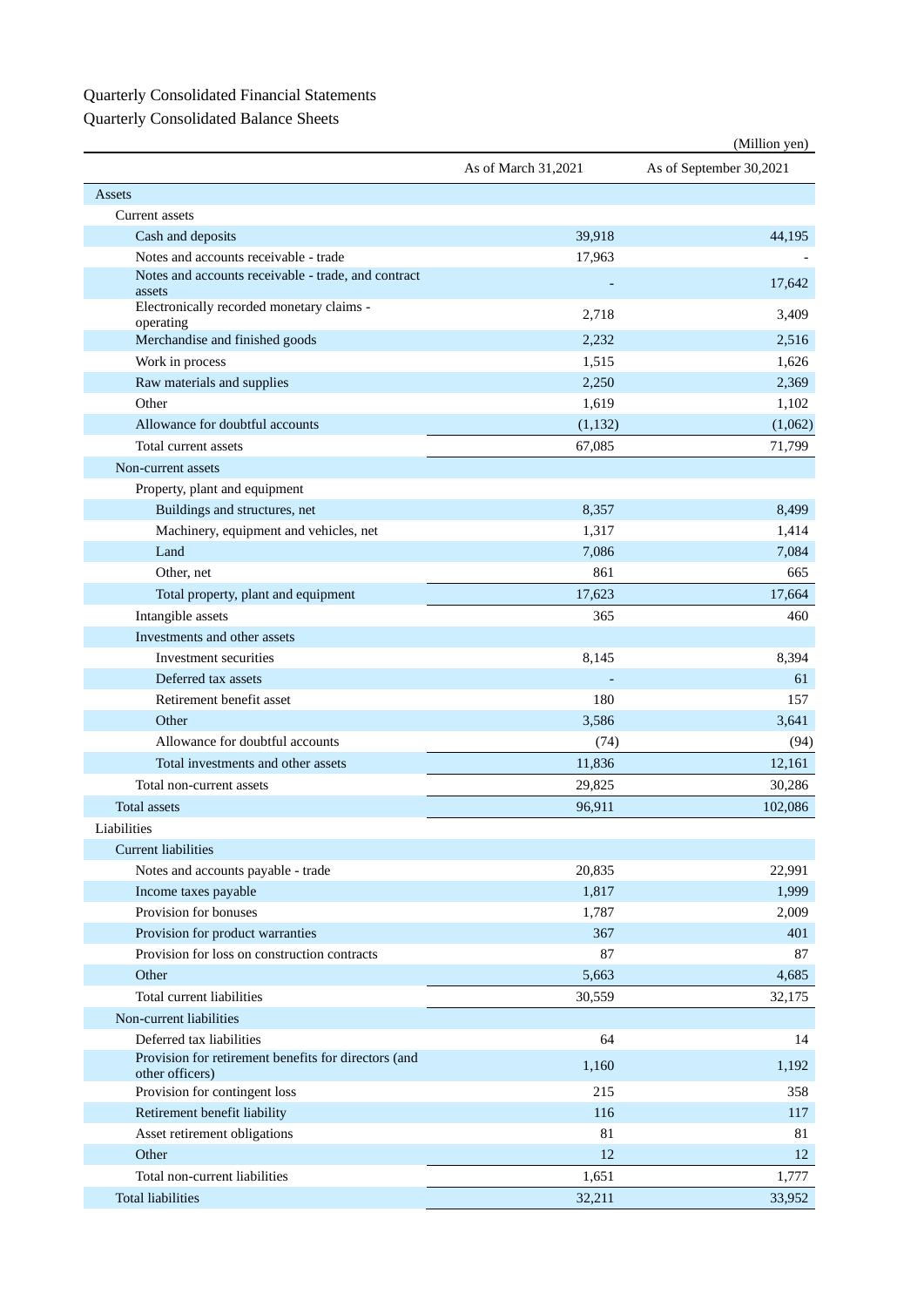|                                                          |                     | (Million yen)           |
|----------------------------------------------------------|---------------------|-------------------------|
|                                                          | As of March 31,2021 | As of September 30,2021 |
| Net assets                                               |                     |                         |
| Shareholders' equity                                     |                     |                         |
| Share capital                                            | 2,760               | 2,760                   |
| Capital surplus                                          | 3,168               | 3,168                   |
| Retained earnings                                        | 57,659              | 61,081                  |
| Treasury shares                                          | (3,215)             | (3,215)                 |
| Total shareholders' equity                               | 60,373              | 63,795                  |
| Accumulated other comprehensive income                   |                     |                         |
| Valuation difference on available-for-sale<br>securities | 4,011               | 4,156                   |
| Foreign currency translation adjustment                  | 27                  | 9                       |
| Remeasurements of defined benefit plans                  | 246                 | 123                     |
| Total accumulated other comprehensive income             | 4,285               | 4,289                   |
| Non-controlling interests                                | 41                  | 48                      |
| Total net assets                                         | 64,700              | 68,133                  |
| Total liabilities and net assets                         | 96,911              | 102,086                 |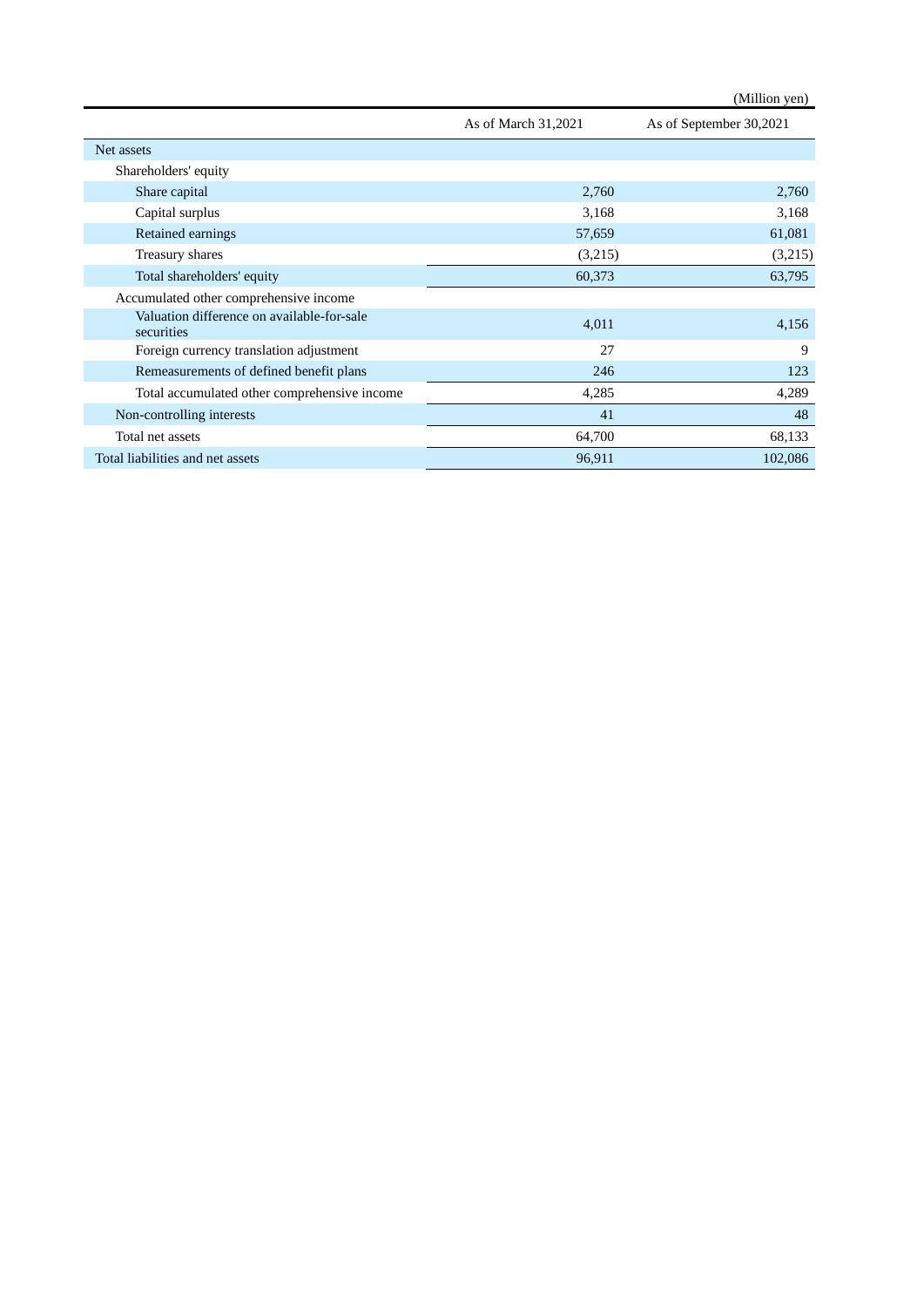### Quarterly Consolidated Statements of Income and Comprehensive Income

Quarterly Consolidated Statements of Income (For the six months)

|                                                         |                                               | (Million yen)                                 |
|---------------------------------------------------------|-----------------------------------------------|-----------------------------------------------|
|                                                         | For the six months<br>ended September 30,2020 | For the six months<br>ended September 30,2021 |
| Net sales                                               | 37,865                                        | 47,028                                        |
| Cost of sales                                           | 27,920                                        | 34,256                                        |
| Gross profit                                            | 9,944                                         | 12,772                                        |
| Selling, general and administrative expenses            | 6,612                                         | 7,086                                         |
| Operating profit                                        | 3,332                                         | 5,686                                         |
| Non-operating income                                    |                                               |                                               |
| Interest income                                         | 9                                             | 9                                             |
| Dividend income                                         | 54                                            | 54                                            |
| Rental income from buildings                            | 51                                            | 57                                            |
| Foreign exchange gains                                  |                                               | 152                                           |
| Gain on sale of investment securities                   |                                               | 58                                            |
| Reversal of allowance for doubtful accounts             |                                               | 122                                           |
| Other                                                   | 188                                           | 135                                           |
| Total non-operating income                              | 303                                           | 590                                           |
| Non-operating expenses                                  |                                               |                                               |
| Interest expenses                                       | 17                                            |                                               |
| Compensation expenses                                   | 6                                             | 24                                            |
| Foreign exchange losses                                 | 118                                           |                                               |
| Loss on retirement of non-current assets                |                                               | 16                                            |
| Other                                                   | 76                                            | 19                                            |
| Total non-operating expenses                            | 219                                           | 60                                            |
| Ordinary profit                                         | 3,416                                         | 6,216                                         |
| <b>Extraordinary losses</b>                             |                                               |                                               |
| Loss on disposal of non-current assets                  | 93                                            |                                               |
| Provision for contingent loss                           |                                               | 142                                           |
| Total extraordinary losses                              | 93                                            | 142                                           |
| Profit before income taxes                              | 3,323                                         | 6,073                                         |
| Income taxes - current                                  | 1,089                                         | 1,904                                         |
| Income taxes - deferred                                 | 13                                            | (185)                                         |
| Total income taxes                                      | 1,102                                         | 1,719                                         |
| Profit                                                  | 2,220                                         | 4,354                                         |
| Profit (loss) attributable to non-controlling interests | (6)                                           | 5                                             |
| Profit attributable to owners of parent                 | 2,227                                         | 4,348                                         |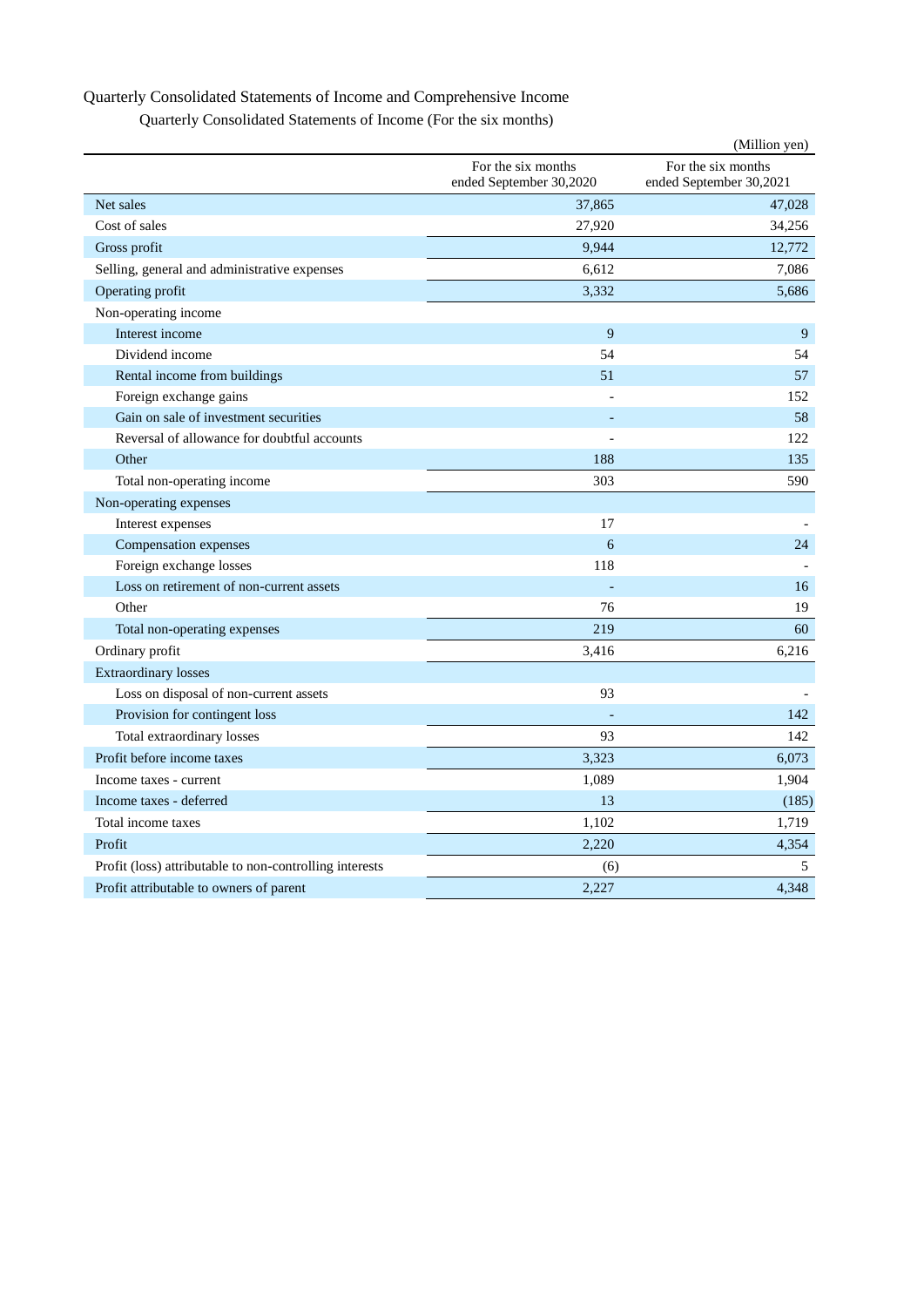## Quarterly Consolidated Statements of Comprehensive Income (For the six months)

|                                                                   |                                               | (Million yen)                                 |
|-------------------------------------------------------------------|-----------------------------------------------|-----------------------------------------------|
|                                                                   | For the six months<br>ended September 30,2020 | For the six months<br>ended September 30,2021 |
| Profit                                                            | 2,220                                         | 4,354                                         |
| Other comprehensive income                                        |                                               |                                               |
| Valuation difference on available-for-sale securities             | 611                                           | 145                                           |
| Foreign currency translation adjustment                           | (10)                                          | (16)                                          |
| Remeasurements of defined benefit plans, net of tax               | 88                                            | (123)                                         |
| Total other comprehensive income                                  | 688                                           | 5                                             |
| Comprehensive income                                              | 2,909                                         | 4,359                                         |
| Comprehensive income attributable to                              |                                               |                                               |
| Comprehensive income attributable to owners of<br>parent          | 2,918                                         | 4,353                                         |
| Comprehensive income attributable to non-controlling<br>interests | (9)                                           | 6                                             |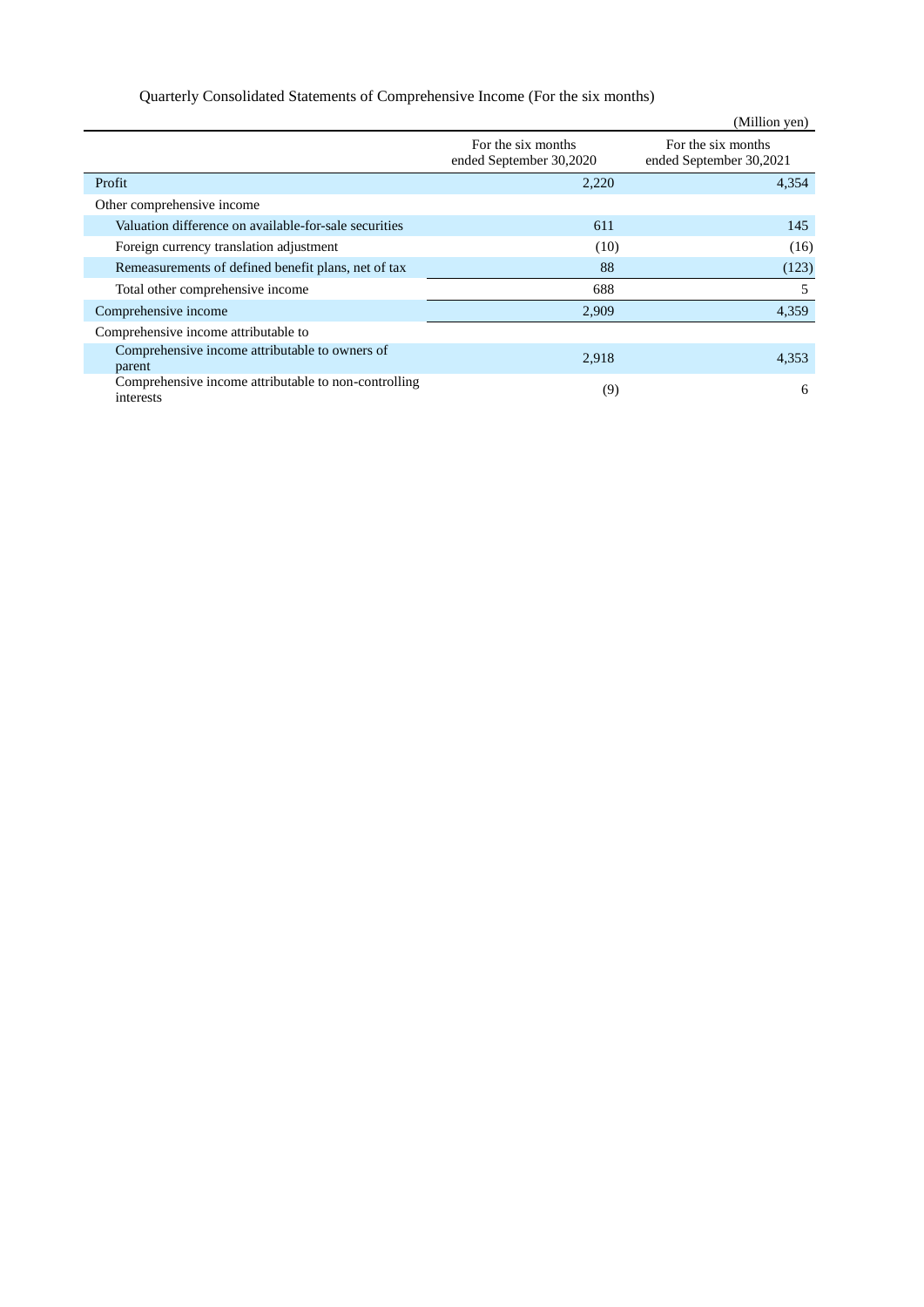## Quarterly Consolidated Statements of Cash Flows

|                                                                                                |                                               | (Million yen)                                 |
|------------------------------------------------------------------------------------------------|-----------------------------------------------|-----------------------------------------------|
|                                                                                                | For the six months<br>ended September 30,2020 | For the six months<br>ended September 30,2021 |
| Cash flows from operating activities                                                           |                                               |                                               |
| Profit before income taxes                                                                     | 3,323                                         | 6.073                                         |
| Depreciation                                                                                   | 786                                           | 644                                           |
| Increase (decrease) in allowance for doubtful accounts                                         | 100                                           | (126)                                         |
| Increase (decrease) in provision for bonuses                                                   | (63)                                          | 221                                           |
| Increase (decrease) in provision for product warranties                                        | (14)                                          | 34                                            |
| Increase (decrease) in provision for loss on<br>construction contracts                         | (25)                                          |                                               |
| Increase (decrease) in retirement benefit liability                                            | 124                                           | (155)                                         |
| Increase (decrease) in provision for retirement<br>benefits for directors (and other officers) | 21                                            | 32                                            |
| Increase (decrease) in provision for contingent loss                                           | (22)                                          | 142                                           |
| Interest and dividend income                                                                   | (63)                                          | (64)                                          |
| Foreign exchange losses (gains)                                                                | (21)                                          | 18                                            |
| Loss (gain) on valuation of investment securities                                              | 28                                            |                                               |
| Loss (gain) on sale of investment securities                                                   |                                               | (58)                                          |
| Interest expenses                                                                              | 17                                            |                                               |
| Loss (gain) on sale of property, plant and equipment                                           |                                               | (0)                                           |
| Loss on retirement of property, plant and equipment                                            | 93                                            | 16                                            |
| Decrease (increase) in trade receivables                                                       | 1,786                                         |                                               |
| Decrease (increase) in trade receivables and contract<br>assets                                |                                               | 229                                           |
| Decrease (increase) in inventories                                                             | (291)                                         | (948)                                         |
| Increase (decrease) in trade payables                                                          | (2,362)                                       | 1,617                                         |
| Other, net                                                                                     | (57)                                          | (853)                                         |
| Subtotal                                                                                       | 3,359                                         | 6,824                                         |
| Interest and dividends received                                                                | 63                                            | 63                                            |
| Interest paid                                                                                  | (0)                                           |                                               |
| Proceeds from compensation for expropriation                                                   |                                               | 784                                           |
| Income taxes paid                                                                              | (1,523)                                       | (1,655)                                       |
| Net cash provided by (used in) operating activities                                            | 1,899                                         | 6.016                                         |
| Cash flows from investing activities                                                           |                                               |                                               |
| Payments into time deposits                                                                    | (283)                                         | (560)                                         |
| Proceeds from withdrawal of time deposits                                                      | 231                                           | 619                                           |
| Purchase of property, plant and equipment                                                      | (1, 178)                                      | (495)                                         |
| Proceeds from sale of property, plant and equipment                                            |                                               | 2                                             |
| Purchase of intangible assets                                                                  | (109)                                         | (156)                                         |
| Purchase of investment securities                                                              | (38)                                          | (43)                                          |
| Proceeds from sale of investment securities                                                    | (0)                                           | 64                                            |
| Loan advances                                                                                  | (47)                                          |                                               |
| Payments for investments in capital                                                            |                                               | (50)                                          |
| Net cash provided by (used in) investing activities                                            | (1, 425)                                      | (618)                                         |